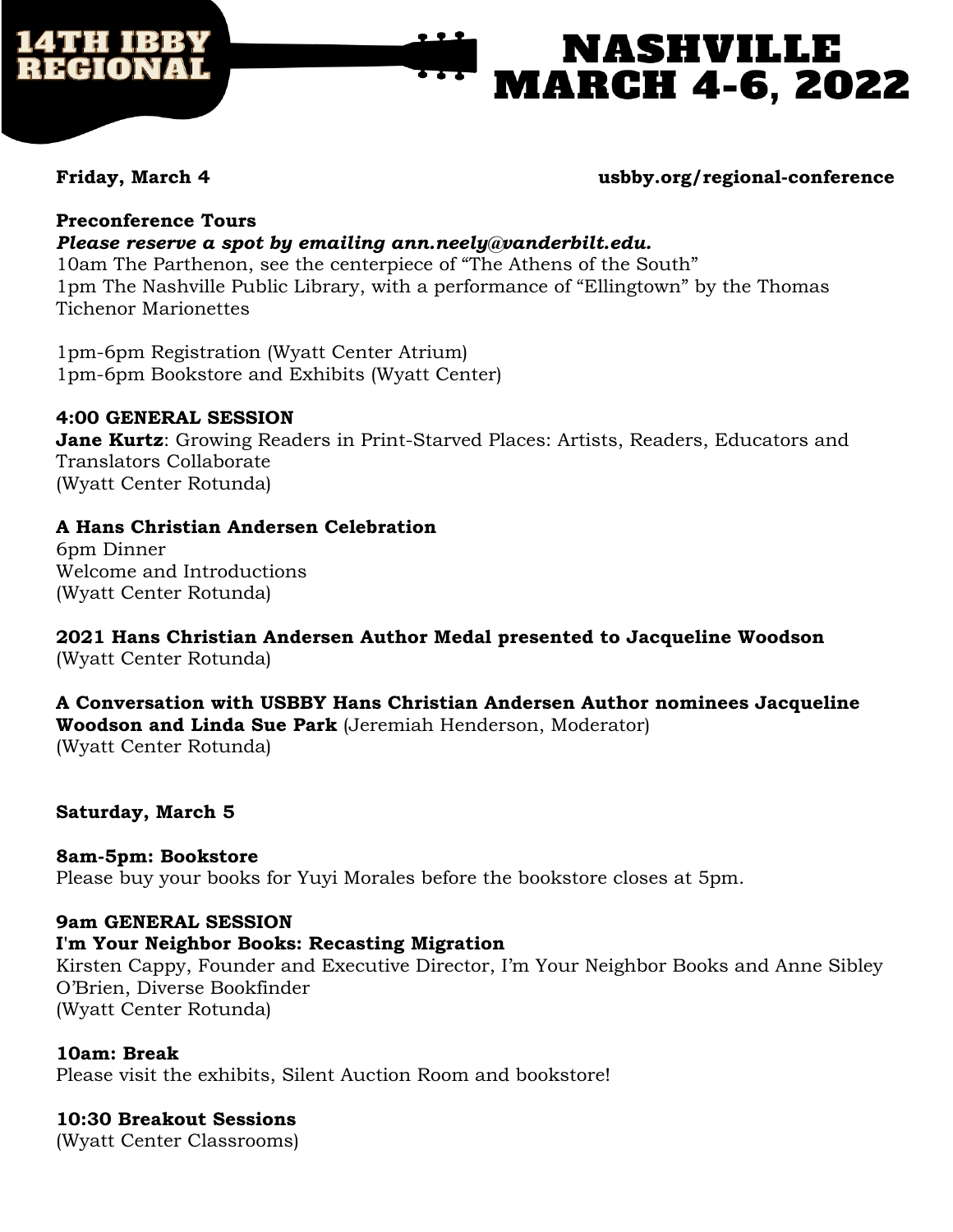# **11:45 GENERAL SESSION All-Conference Read:** *Between Shades of Gray: The Graphic Novel*

Ruta Sepetys, Author Scot Smith, School Librarian and Professor Nicole Robinson-Hamilton, Moderator (Wyatt Center Rotunda)

12:45 Lunch (Wyatt Center Rotunda)

### **2pm GENERAL SESSION International Children's Books: The Many Paths to North America**

Angus Killick, Publisher, Red Comet Press Christopher Lloyd, Author, Editor, and Publisher, What on Earth Books/Britannica Books John Mackey, Consultant, italbooks Emma Raddatz, Director of Publishing, Elsewhere Editions Julie Danielson, Moderator (Wyatt Center Rotunda)

# **3:30pm Breakout Sessions**

(Wyatt Center Classrooms)

6:30 Dinner (Commons Dining Hall, Peabody Campus)

# **8:00 Dorothy Briley Lecture: Yuyi Morales**, author and illustrator of *Bright Star,*

*Dreamers* and more (Wyatt Rotunda)

# **Sunday, March 6**

### **9am GENERAL SESSION Diverse Voices: Children's Audiobooks at home and around the world** Michele Cobb, Executive Director, the Audio Publishers Association Dion Graham, Narrator and Director Traci Sorell, Author and Producer, *We Are Still Here* (Charlesbridge, Live Oak Media) (Wyatt Center Rotunda)

# **10am-2pm Bookstore**

Please buy your books for Christopher Lloyd before 2:30pm.

#### **10:30 Breakout Sessions** (Wyatt Center Classrooms)

**12 Noon: Lunch with Dion Graham**, exploring the music of words (Wyatt Center Rotunda)

**1pm GENERAL SESSION It's Up to Us: Christopher Lloyd's** international collaboration with 33 illustrators from around the world. (Wyatt Center Rotunda)